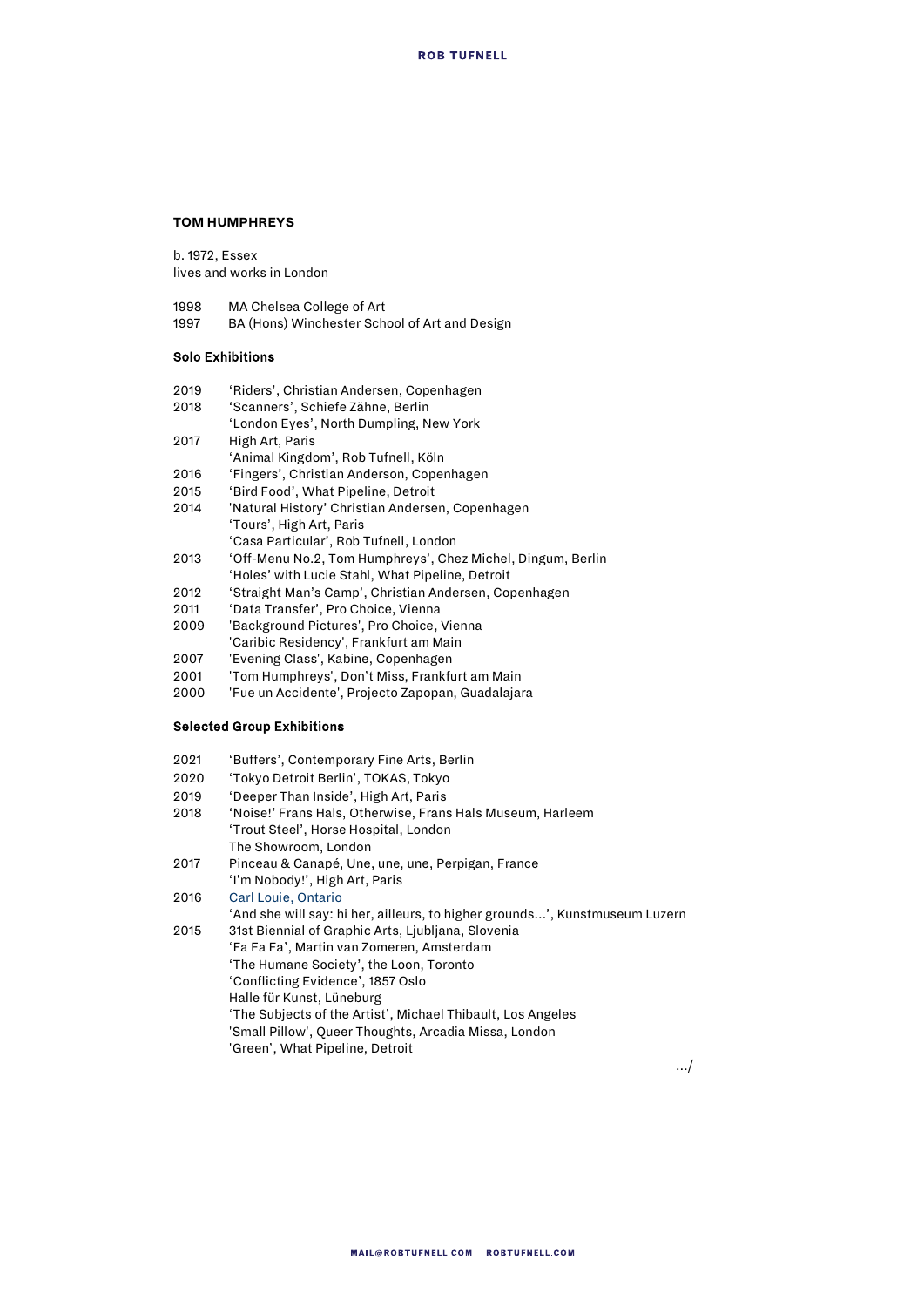|      | 'Oeuvre sans Valeur a Vendre Cher', Stems, Brussels<br>'Towers of Dub (Live Orbient 3.9.93)', Thomas Duncan Gallery, Los Angeles |
|------|----------------------------------------------------------------------------------------------------------------------------------|
| 2014 | 'On The Devolution of Culture', Rob Tufnell                                                                                      |
|      | 'Advertising Adversary', Will Benedict, Bergen Kunsthall                                                                         |
|      | 'Congratulations on your ugly handwriting', Cura, Rome                                                                           |
|      | 'A Matter of Taste', Dingum, Paris                                                                                               |
|      | 'Bar for the Future', Belmacz Gallery, London                                                                                    |
|      | 'The Hawker', Dépendance at Carlos / Ishikawa, London                                                                            |
|      | 'Numberwoman', with Alivia Zvich, Peles Empire, London                                                                           |
| 2013 | $'$ +', High Art, Paris                                                                                                          |
|      | 'Corruption', Gallery 400, Chicago                                                                                               |
|      | 'Tom Humphreys, Laure Provost', C. Blades, Chicago                                                                               |
|      | 'Reproduction', What Pipeline, Detroit                                                                                           |
|      | 'Homes & Gardens', Freedman Fitzpatrick, Los Angeles                                                                             |
|      | 'whatpipeline.com', Tomorrow, Toronto                                                                                            |
|      | 'The Wonderer' with Laure Provoust, TPW Toronto                                                                                  |
|      | 'Vertical Club', Bortolami, New York                                                                                             |
|      | 'Will Benedict, Anthea Hamilton, Tom Humphreys & Julie Verhoeven', Rob Tufnell, London                                           |
| 2011 | 'Edition/Non Edition', Galerie Meyer Kainer, Vienna                                                                              |
|      | 'Flaca', Portikus, Frankfurt am Main                                                                                             |
| 2010 | Pro Choice at Kunstverein Schattendorf, Austria                                                                                  |
|      | 'Show in Show', Flat Time House, London                                                                                          |
|      | 'Avec Vkhoutemas', Projet Treignac, Treignac                                                                                     |
| 2009 | 'Repetition & Empathy', Kunstbuero, Vienna                                                                                       |
|      | 'Bakers Dozen', Cafe Gallery, London                                                                                             |
|      | 'Bulletin Board Boulevard', Pro Choice, Vienna                                                                                   |
|      | Young London, V22                                                                                                                |
|      | 'Miete Strom Gas oder Brasilien Wax', Institute, Museumsquartier, Wien                                                           |
| 2008 | 'Cabaret Furtura', Cell Project, London                                                                                          |
|      | 'Schnecke, Vogel, Katze und Qualle', Galerie Mezzanin, Vienna                                                                    |
|      | 'Mittlere Körnung', Carl Freedman Gallery, London                                                                                |
| 2007 | 'The Four Colour Contingency', The Approach, London                                                                              |
|      | 'No Ideas Without Bodies', Egypted, Vienna                                                                                       |
|      | 'Socitété des Nations', Circuit, Lausanne                                                                                        |
| 2006 | 'One Size Youth', Croy Nielsen, Berlin                                                                                           |
|      | 'The Common Reader', TPS, San Antonio                                                                                            |
| 2005 | 'QuattroFlaca', Kunsthaus Langenthal, Switzerland                                                                                |
|      | 'Les Merveilles Du Monde', Dunkirk Museum of Art                                                                                 |
|      | 'Lore', Glasgow Project Room                                                                                                     |
|      | 'Future Primitive', One in the Other, London                                                                                     |
|      | 'Salon D'Oro', Venice                                                                                                            |
|      | 'Memphis', Flaca, London                                                                                                         |
| 2004 | 'Grey Goo', Flaca, London                                                                                                        |
| 2003 | 'Exhumed', Museum of Garden History, London                                                                                      |
|      | '1:1', Anker Bar, Zurich                                                                                                         |
|      | 'Hand luggage', K3, Zurich                                                                                                       |
| 2002 | 'Kiosk', Kiosk Projects, London                                                                                                  |
| 2001 | 'Opening', K3, Zurich                                                                                                            |
|      | 'AA Silver', Tel Aviv                                                                                                            |